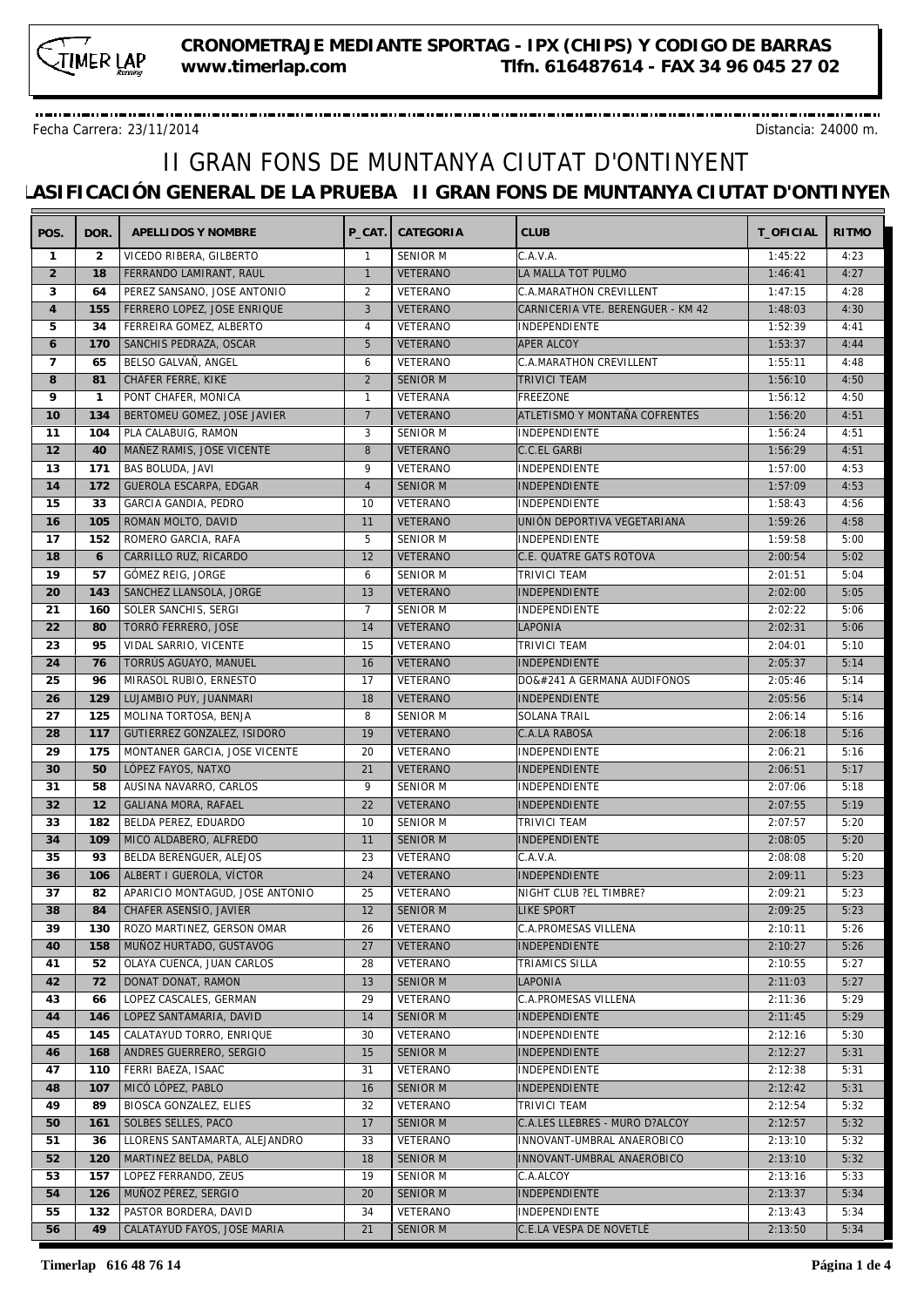Fecha Carrera: 23/11/2014 Distancia: 24000 m.

| POS.     | DOR. | APELLIDOS Y NOMBRE                         | P CAT.         | CATEGORIA       | <b>CLUB</b>                     | T OFICIAL | <b>RITMO</b> |
|----------|------|--------------------------------------------|----------------|-----------------|---------------------------------|-----------|--------------|
| 57       | 122  | SANCHIS CAMPOS, SERGIO                     | 35             | VETERANO        | INDEPENDIENTE                   | 2:13:55   | 5:34         |
| 58       | 113  | BORDERIA MORANT, BERTA                     | $\overline{1}$ | <b>SENIOR F</b> | TIRA TU DAVANT                  | 2:14:08   | 5:35         |
| 59       | 59   | SORIANO FERRERO, ALBERTO                   | 22             | <b>SENIOR M</b> | INDEPENDIENTE                   | 2:14:14   | 5:35         |
| 60       | 19   | OLIVA LEAL, SANTI                          | 23             | <b>SENIOR M</b> | INDEPENDIENTE                   | 2:14:15   | 5:35         |
| 61       | 29   | MICO CASTELLO, VICENTE JOSE                | 36             | VETERANO        | INDEPENDIENTE                   | 2:14:54   | 5:37         |
| 62       | 79   | PEREZ GARCIA, ANTONIO                      | 37             | <b>VETERANO</b> | INDEPENDIENTE                   | 2:15:00   | 5:37         |
| 63       | 47   | CANO PULIDO, ANTONIO MANUEL                | 38             | VETERANO        | C.A MARJANA CHIVA               | 2:15:48   | 5:39         |
| 64       | 10   | MARTI TRIGO, PABLO                         | 39             | VETERANO        | <b>BLUE LINE</b>                | 2:16:06   | 5:40         |
| 65       | 32   | VIDAL JUAN, ENRIC                          | 40             | VETERANO        | INDEPENDIENTE                   | 2:16:20   | 5:41         |
| 66       | 26   | BENEYTO SANCHEZ, CRISTOBAL                 | 24             | <b>SENIOR M</b> | C.A. VILA DE BOCAIRENT          | 2:17:09   | 5:42         |
| 67       | 128  | PINAZO JIMENEZ, JESUS                      | 25             | <b>SENIOR M</b> | INDEPENDIENTE                   | 2:17:32   | 5:44         |
| 68       | 35   | RODRIGUEZ RAMOS, JORGE                     | 26             | <b>SENIOR M</b> | TRIAMICS SILLA                  | 2:19:01   | 5:47         |
|          |      |                                            |                |                 |                                 |           |              |
| 69       | 69   | REVERT FRANCÉS, GONZALO                    | 27             | SENIOR M        | LIKE SPORT                      | 2:19:10   | 5:48         |
| 70       | 14   | MASCARELL JUSTE, JOAN BAPTISTA             | 28             | <b>SENIOR M</b> | S.D.CENT PEUS                   | 2:19:20   | 5:48         |
| 71       | 178  | GIL TORRO, IGNACIO                         | 41             | VETERANO        | LAPONIA                         | 2:19:27   | 5:48         |
| 72       | 165  | MULLOR ENGUIX, TONI                        | 42             | VETERANO        | <b>CORRE CABRO</b>              | 2:19:36   | 5:49         |
| 73       | 103  | MOLLA CAMARASA, MAITE                      | 2              | <b>SENIOR F</b> | INDEPENDIENTE                   | 2:19:40   | 5:49         |
| 74       | 176  | MOTILLA CANTO, JOSÉ RUBÉN                  | 29             | <b>SENIOR M</b> | INDEPENDIENTE                   | 2:20:06   | 5:50         |
| 75       | 17   | FERRAGUD LLORCA. JOSE RAMON                | 43             | VETERANO        | INDEPENDIENTE                   | 2:20:23   | 5:50         |
| 76       | 97   | FRANCÉS GARCIA, MARIO                      | 30             | <b>SENIOR M</b> | INDEPENDIENTE                   | 2:20:34   | 5:51         |
| 77       | 154  | ENGUIX REVERT, NANDO                       | 44             | VETERANO        | INDEPENDIENTE                   | 2:20:50   | 5:52         |
| 78       | 124  | VILLAPLANA SANCHIS, JOSE ANTONIO           | 45             | VETERANO        | INDEPENDIENTE                   | 2:20:55   | 5:52         |
| 79       | 118  | GREGORI FERRAGUD, MIGUEL                   | 46             | VETERANO        | INDEPENDIENTE                   | 2:21:04   | 5:52         |
| 80       | 73   | FERRER GARCIA, JOSE                        | 47             | VETERANO        | CLUB MUTANYER XERACO            | 2:21:16   | 5:53         |
| 81       | 56   | GARCIA GRAMATGE, ARACELI                   | 2              | VETERANA        | INDEPENDIENTE                   | 2:21:29   | 5:54         |
| 82       | 21   | DONAT BELDA, JOSE ENRIQUE                  | 31             | <b>SENIOR M</b> | INDEPENDIENTE                   | 2:21:43   | 5:54         |
| 83       | 179  | ROMERO GARCIA, JAIME                       | 32             | SENIOR M        | INDEPENDIENTE                   | 2:21:46   | 5:54         |
| 84       | 153  | SOLER SANCHIS, RAÚL                        | 48             | VETERANO        | INDEPENDIENTE                   | 2:21:56   | 5:55         |
| 85       | 167  | CLIMENT ALBEROLA, SALVADOR                 | 49             | VETERANO        | FUIG QUE ET XAFE                | 2:22:03   | 5:55         |
| 86       | 166  | GALINDO GRAU, JESÚS                        | 50             | VETERANO        | FUIG QUE ET XAFE                | 2:22:15   | 5:55         |
| 87       | 137  | MILAN FRANCES, CARLOS                      | 33             | <b>SENIOR M</b> | SOLANA TRAIL                    | 2:22:24   | 5:56         |
| 88       | 102  | TAVALLO BALBASTRE, RAFAEL                  | 51             | VETERANO        | C.A.SAFOR - CAFEMAX             | 2:22:40   | 5:57         |
| 89       | 78   | SANCHIS COLOMINA, TOMAS                    | 52             | VETERANO        | INDEPENDIENTE                   | 2:23:12   | 5:57         |
| 90       | 162  | RAMIREZ MOLINA, SAUL                       | 34             | <b>SENIOR M</b> | CLUB ATLETISMO ALCOY            | 2:23:14   | 5:58         |
| 91       | 138  | VALDÉS AMORÓS, YOLANDA                     | 3              | VETERANA        | SOLANA TRAIL                    | 2:23:24   | 5:59         |
| 92       | 25   | VALLS MARTINEZ, JUAN JOSE                  | 53             | VETERANO        | LAPONIA                         | 2:23:37   | 5:59         |
| 93       | 13   | <b>GUETO RAMOS, RAUL</b>                   | 54             | VETERANO        | INDEPENDIENTE                   | 2:24:37   | 6:02         |
| 94       |      | 90   MARCHIRANT GARCIA, CÈSAR              | 55             | VETERANO        | INDEPENDIENTE                   | 2:24:44   | 6:02         |
| 95       | 144  | TORMO ESPARZA, VICENT                      | 35             | SENIOR M        | C.A.XATIVA                      | 2:24:58   | 6:02         |
|          |      |                                            | 56             |                 | <b>SOLANA TRAIL</b>             |           |              |
| 96<br>97 | 121  | NAVARRO GÓMEZ, JORDI<br>MARCO CANTOS, RAUL |                | VETERANO        | INDEPENDIENTE                   | 2:25:09   | 6:03         |
|          | 46   |                                            | 36             | SENIOR M        |                                 | 2:25:14   | 6:02         |
| 98       | 85   | VICEDO ALFONSO, JAVIER                     | 57             | VETERANO        | LAPONIA                         | 2:25:14   | 6:03         |
| 99       | 77   | CABEDO SANCHIS, JAVIER                     | 58             | VETERANO        | LAPONIA                         | 2:25:15   | 6:03         |
| 100      | 184  | MICO CERDA, MARIO                          | 37             | <b>SENIOR M</b> | INDEPENDIENTE                   | 2:26:30   | 6:06         |
| 101      | 142  | GUEROLA MUÑOZ, RAFAEL                      | 59             | VETERANO        | INDEPENDIENTE                   | 2:27:04   | 6:07         |
| 102      | 151  | ESCRIVA CERDAN, JULIO                      | 38             | <b>SENIOR M</b> | TRIATLON GUADASSUAR             | 2:27:08   | 6:07         |
| 103      | 177  | REVERT GANDIA, PACO                        | 60             | VETERANO        | LAPONIA                         | 2:27:15   | 6:08         |
| 104      | 163  | RICO GRACIA, JOSE A.                       | 61             | VETERANO        | INDEPENDIENTE                   | 2:27:42   | 6:09         |
| 105      | 101  | PEIRO SABATER, OLIVIA                      | 4              | VETERANA        | C.A.SAFOR - CAFEMAX             | 2:28:02   | 6:10         |
| 106      | 62   | BELLVER, RAFA                              | 39             | <b>SENIOR M</b> | INDEPENDIENTE                   | 2:28:05   | 6:10         |
| 107      | 150  | ROMERO, JUAN JOSÉ                          | 40             | SENIOR M        | INDEPENDIENTE                   | 2:29:22   | 6:13         |
| 108      | 38   | PERALES MORALES, ENRIQUE                   | 62             | VETERANO        | <b>AJOS XATIVA</b>              | 2:29:25   | 6:13         |
| 109      | 135  | BORDERA ÚBEDA, SERGIO                      | 41             | SENIOR M        | INDEPENDIENTE                   | 2:29:27   | 6:13         |
| 110      | 53   | ESTEVAN ROCHER, JULIO                      | 42             | <b>SENIOR M</b> | <b>G.E.ELS LLOPS VILLALONGA</b> | 2:29:32   | 6:13         |
| 111      | 16   | GARCIA COLON DE CARV, IGNACIO              | 63             | VETERANO        | INDEPENDIENTE                   | 2:29:46   | 6:14         |
| 112      | 68   | <b>BASSOUMI, SHUKRI</b>                    | 64             | VETERANO        | C.A.XATIVA                      | 2:30:48   | 6:17         |
|          |      |                                            |                |                 |                                 |           |              |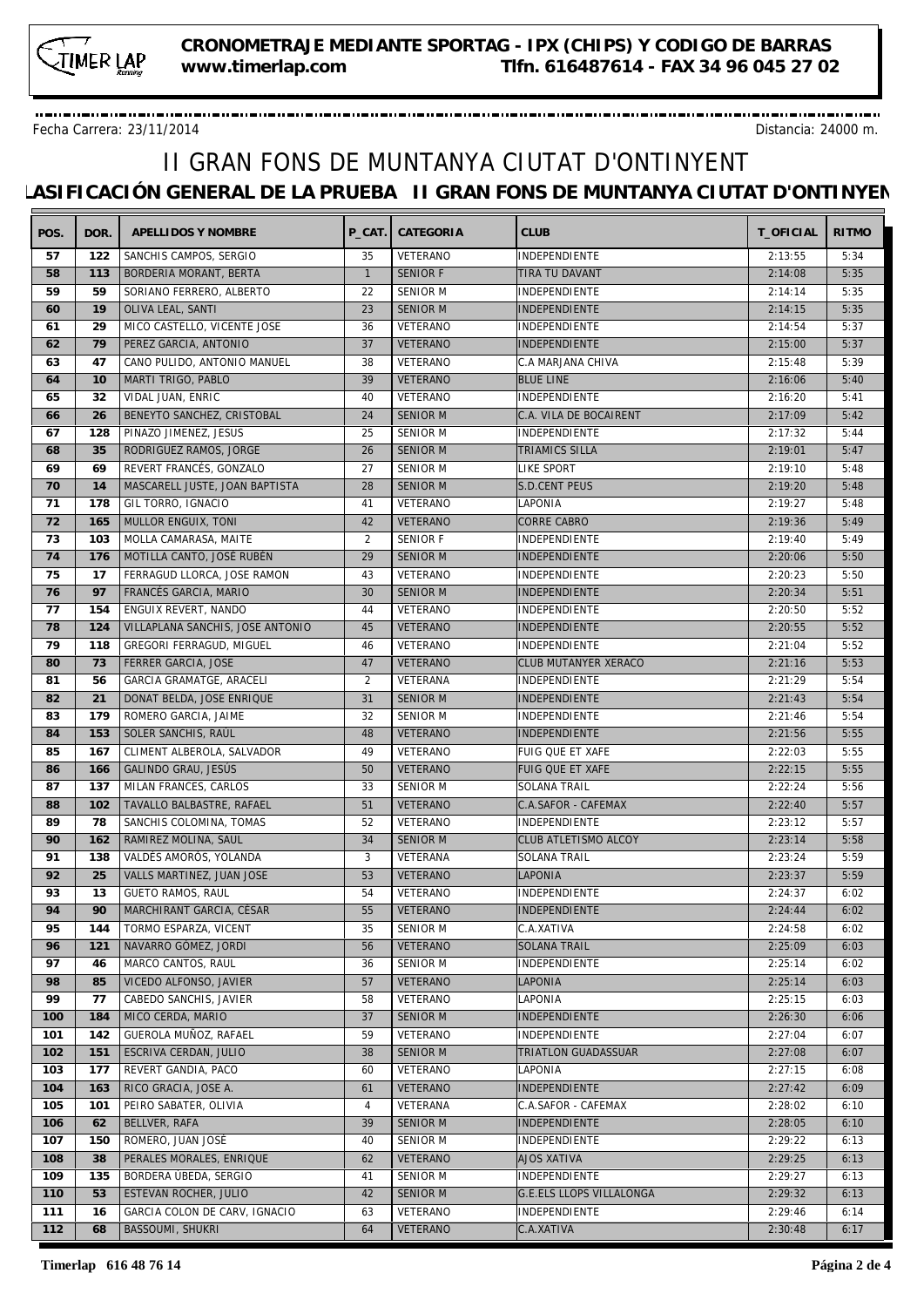Fecha Carrera: 23/11/2014 Distancia: 24000 m.

| VETERANO<br>113<br>TORMOS BELLVER, ADRIAN<br>INDEPENDIENTE<br>2:30:50<br>8<br>65<br>6:17<br>114<br>88<br>SORIANO SARRIÓ, SANTI<br>43<br><b>SENIOR M</b><br>LAPONIA<br>2:31:24<br>6:18<br>115<br>94<br>MARTI BERNABEU, AMADEO<br><b>SENIOR M</b><br><b>INDEPENDIENTE</b><br>44<br>2:31:24<br>6:18<br>6:19<br>116<br>111<br>SANMILLAN MARTÍNEZ, ENRIQUE<br><b>VETERANO</b><br><b>INDEPENDIENTE</b><br>2:31:43<br>66<br>117<br>MILLA GIL, JUAN CARLOS<br>VETERANO<br>2:31:45<br>6:19<br>67<br>ONSEN RUNNERS ALCOI<br>67<br>118<br><b>SENIOR M</b><br>2:32:07<br>87<br>SANCHEZ GARCIA, DAVID<br>45<br>INDEPENDIENTE<br>6:20<br>119<br>SENIOR M<br>6:21<br>86<br>GANDIA VIDAL, JOSE<br>46<br>INDEPENDIENTE<br>2:32:21<br>120<br>6:20<br>123<br>FAURA MARTÍNEZ, ENRIQUE<br>68<br>VETERANO<br>INDEPENDIENTE<br>2:32:21<br>121<br>115<br>BORDERIA MORANT, ISIDRO<br>2:33:17<br>6:23<br>47<br>SENIOR M<br>INDEPENDIENTE<br>122<br>100<br>BENEYTO MARTI, SERGIO<br>69<br><b>VETERANO</b><br>INDEPENDIENTE<br>2:33:30<br>6:23<br>123<br>169<br>ÚBEDA LLIN, MIGUEL<br><b>SENIOR M</b><br>48<br>INDEPENDIENTE<br>2:37:05<br>6:32<br>124<br>91<br>PENADÉS UREÑA, JOSÉ RAMÓN<br>70<br>VETERANO<br>LAPONIA<br>2:38:10<br>6:35<br>125<br>VETERANO<br>INDEPENDIENTE<br>31<br>SAHUQUILLO BORRAS, VICENTE<br>71<br>2:38:29<br>6:36<br>126<br>6:36<br>92<br>SANCHIS GALIANA, TONO<br>72<br>VETERANO<br><b>INDEPENDIENTE</b><br>2:38:34<br>127<br>FRANCES SALES, ROBERTO<br><b>SENIOR M</b><br>INDEPENDIENTE<br>2:39:40<br>6:39<br>30<br>49<br>128<br>48<br>PONS NAVARRO, VICENTE<br>73<br>VETERANO<br>INDEPENDIENTE<br>2:40:10<br>6:40 |
|-------------------------------------------------------------------------------------------------------------------------------------------------------------------------------------------------------------------------------------------------------------------------------------------------------------------------------------------------------------------------------------------------------------------------------------------------------------------------------------------------------------------------------------------------------------------------------------------------------------------------------------------------------------------------------------------------------------------------------------------------------------------------------------------------------------------------------------------------------------------------------------------------------------------------------------------------------------------------------------------------------------------------------------------------------------------------------------------------------------------------------------------------------------------------------------------------------------------------------------------------------------------------------------------------------------------------------------------------------------------------------------------------------------------------------------------------------------------------------------------------------------------------------------------------------------------------------------------------------------------|
|                                                                                                                                                                                                                                                                                                                                                                                                                                                                                                                                                                                                                                                                                                                                                                                                                                                                                                                                                                                                                                                                                                                                                                                                                                                                                                                                                                                                                                                                                                                                                                                                                   |
|                                                                                                                                                                                                                                                                                                                                                                                                                                                                                                                                                                                                                                                                                                                                                                                                                                                                                                                                                                                                                                                                                                                                                                                                                                                                                                                                                                                                                                                                                                                                                                                                                   |
|                                                                                                                                                                                                                                                                                                                                                                                                                                                                                                                                                                                                                                                                                                                                                                                                                                                                                                                                                                                                                                                                                                                                                                                                                                                                                                                                                                                                                                                                                                                                                                                                                   |
|                                                                                                                                                                                                                                                                                                                                                                                                                                                                                                                                                                                                                                                                                                                                                                                                                                                                                                                                                                                                                                                                                                                                                                                                                                                                                                                                                                                                                                                                                                                                                                                                                   |
|                                                                                                                                                                                                                                                                                                                                                                                                                                                                                                                                                                                                                                                                                                                                                                                                                                                                                                                                                                                                                                                                                                                                                                                                                                                                                                                                                                                                                                                                                                                                                                                                                   |
|                                                                                                                                                                                                                                                                                                                                                                                                                                                                                                                                                                                                                                                                                                                                                                                                                                                                                                                                                                                                                                                                                                                                                                                                                                                                                                                                                                                                                                                                                                                                                                                                                   |
|                                                                                                                                                                                                                                                                                                                                                                                                                                                                                                                                                                                                                                                                                                                                                                                                                                                                                                                                                                                                                                                                                                                                                                                                                                                                                                                                                                                                                                                                                                                                                                                                                   |
|                                                                                                                                                                                                                                                                                                                                                                                                                                                                                                                                                                                                                                                                                                                                                                                                                                                                                                                                                                                                                                                                                                                                                                                                                                                                                                                                                                                                                                                                                                                                                                                                                   |
|                                                                                                                                                                                                                                                                                                                                                                                                                                                                                                                                                                                                                                                                                                                                                                                                                                                                                                                                                                                                                                                                                                                                                                                                                                                                                                                                                                                                                                                                                                                                                                                                                   |
|                                                                                                                                                                                                                                                                                                                                                                                                                                                                                                                                                                                                                                                                                                                                                                                                                                                                                                                                                                                                                                                                                                                                                                                                                                                                                                                                                                                                                                                                                                                                                                                                                   |
|                                                                                                                                                                                                                                                                                                                                                                                                                                                                                                                                                                                                                                                                                                                                                                                                                                                                                                                                                                                                                                                                                                                                                                                                                                                                                                                                                                                                                                                                                                                                                                                                                   |
|                                                                                                                                                                                                                                                                                                                                                                                                                                                                                                                                                                                                                                                                                                                                                                                                                                                                                                                                                                                                                                                                                                                                                                                                                                                                                                                                                                                                                                                                                                                                                                                                                   |
|                                                                                                                                                                                                                                                                                                                                                                                                                                                                                                                                                                                                                                                                                                                                                                                                                                                                                                                                                                                                                                                                                                                                                                                                                                                                                                                                                                                                                                                                                                                                                                                                                   |
|                                                                                                                                                                                                                                                                                                                                                                                                                                                                                                                                                                                                                                                                                                                                                                                                                                                                                                                                                                                                                                                                                                                                                                                                                                                                                                                                                                                                                                                                                                                                                                                                                   |
|                                                                                                                                                                                                                                                                                                                                                                                                                                                                                                                                                                                                                                                                                                                                                                                                                                                                                                                                                                                                                                                                                                                                                                                                                                                                                                                                                                                                                                                                                                                                                                                                                   |
|                                                                                                                                                                                                                                                                                                                                                                                                                                                                                                                                                                                                                                                                                                                                                                                                                                                                                                                                                                                                                                                                                                                                                                                                                                                                                                                                                                                                                                                                                                                                                                                                                   |
| 129<br>11<br>DE JULIAN DONET, JAVIER<br>74<br>VETERANO<br><b>INDEPENDIENTE</b><br>2:40:28<br>6:41                                                                                                                                                                                                                                                                                                                                                                                                                                                                                                                                                                                                                                                                                                                                                                                                                                                                                                                                                                                                                                                                                                                                                                                                                                                                                                                                                                                                                                                                                                                 |
| 130<br>133<br><b>CLIMENT MONCHO, TONI</b><br>75<br>VETERANO<br>C.CORRER A GUST BELLREGUARD<br>2:40:29<br>6:41                                                                                                                                                                                                                                                                                                                                                                                                                                                                                                                                                                                                                                                                                                                                                                                                                                                                                                                                                                                                                                                                                                                                                                                                                                                                                                                                                                                                                                                                                                     |
| 131<br>180<br>BELMONTE PLA, MARCOS<br>50<br><b>SENIOR M</b><br><b>INDEPENDIENTE</b><br>6:41<br>2:40:31                                                                                                                                                                                                                                                                                                                                                                                                                                                                                                                                                                                                                                                                                                                                                                                                                                                                                                                                                                                                                                                                                                                                                                                                                                                                                                                                                                                                                                                                                                            |
| 132<br>CIFUENTES MARTINEZ, ANGEL MANUEL<br>112<br>76<br><b>VETERANO</b><br>C.A. TARAZONA<br>2:40:42<br>6:41                                                                                                                                                                                                                                                                                                                                                                                                                                                                                                                                                                                                                                                                                                                                                                                                                                                                                                                                                                                                                                                                                                                                                                                                                                                                                                                                                                                                                                                                                                       |
| 133<br>174<br>3<br><b>SENIOR F</b><br>MIRA MOLLA, CARMINA<br>INDEPENDIENTE<br>2:41:18<br>6:43                                                                                                                                                                                                                                                                                                                                                                                                                                                                                                                                                                                                                                                                                                                                                                                                                                                                                                                                                                                                                                                                                                                                                                                                                                                                                                                                                                                                                                                                                                                     |
| 134<br>183<br>ALBERO DOMENECH, Mª EMILIA<br>5<br><b>VETERANA</b><br>TRIVICI TEAM<br>2:41:18<br>6:43                                                                                                                                                                                                                                                                                                                                                                                                                                                                                                                                                                                                                                                                                                                                                                                                                                                                                                                                                                                                                                                                                                                                                                                                                                                                                                                                                                                                                                                                                                               |
| 135<br>VETERANO<br>148<br>BELDA PLA, RUBEN<br>77<br>INDEPENDIENTE<br>2:41:18<br>6:43                                                                                                                                                                                                                                                                                                                                                                                                                                                                                                                                                                                                                                                                                                                                                                                                                                                                                                                                                                                                                                                                                                                                                                                                                                                                                                                                                                                                                                                                                                                              |
| 136<br>185<br><b>ACOSTA FRANCES, VICENT</b><br>51<br><b>SENIOR M</b><br>TRIVICI TEAM<br>2:41:18<br>6:43                                                                                                                                                                                                                                                                                                                                                                                                                                                                                                                                                                                                                                                                                                                                                                                                                                                                                                                                                                                                                                                                                                                                                                                                                                                                                                                                                                                                                                                                                                           |
| 137<br>136<br>PLA CALABUIG, M ª JOSE<br>VETERANA<br>2:41:33<br>6:43<br>INDEPENDIENTE<br>6                                                                                                                                                                                                                                                                                                                                                                                                                                                                                                                                                                                                                                                                                                                                                                                                                                                                                                                                                                                                                                                                                                                                                                                                                                                                                                                                                                                                                                                                                                                         |
| 138<br><b>SENIOR M</b><br>149<br>LLOPIS CAMPILLO, JUAN<br>52<br>INDEPENDIENTE<br>2:42:08<br>6:45                                                                                                                                                                                                                                                                                                                                                                                                                                                                                                                                                                                                                                                                                                                                                                                                                                                                                                                                                                                                                                                                                                                                                                                                                                                                                                                                                                                                                                                                                                                  |
| 139<br>45<br>MARCH ARA, JORDI<br>53<br><b>SENIOR M</b><br>6:45<br>INDEPENDIENTE<br>2:42:09                                                                                                                                                                                                                                                                                                                                                                                                                                                                                                                                                                                                                                                                                                                                                                                                                                                                                                                                                                                                                                                                                                                                                                                                                                                                                                                                                                                                                                                                                                                        |
| 140<br>54<br>6:45<br>37<br>FERRAGUD FERRAGUD, DAVID<br><b>SENIOR M</b><br>C.A. TORTUGA - ALGEMESÍ<br>2:42:09                                                                                                                                                                                                                                                                                                                                                                                                                                                                                                                                                                                                                                                                                                                                                                                                                                                                                                                                                                                                                                                                                                                                                                                                                                                                                                                                                                                                                                                                                                      |
| 98<br>FUERTES GIMENO, DANIEL<br>78<br>2:42:28<br>6:46<br>141<br>VETERANO<br>TRIATLON GUADASSUAR                                                                                                                                                                                                                                                                                                                                                                                                                                                                                                                                                                                                                                                                                                                                                                                                                                                                                                                                                                                                                                                                                                                                                                                                                                                                                                                                                                                                                                                                                                                   |
| 142<br>99<br>$7\overline{ }$<br>PEIROTEN, MARIA ASUNCION<br>VETERANA<br>INDEPENDIENTE<br>2:42:28<br>6:46                                                                                                                                                                                                                                                                                                                                                                                                                                                                                                                                                                                                                                                                                                                                                                                                                                                                                                                                                                                                                                                                                                                                                                                                                                                                                                                                                                                                                                                                                                          |
| CEBRIAN PICAZO, CELESTINO<br>79<br>VETERANO<br>143<br>108<br>2:43:16<br>6:48                                                                                                                                                                                                                                                                                                                                                                                                                                                                                                                                                                                                                                                                                                                                                                                                                                                                                                                                                                                                                                                                                                                                                                                                                                                                                                                                                                                                                                                                                                                                      |
| C.A. TARAZONA                                                                                                                                                                                                                                                                                                                                                                                                                                                                                                                                                                                                                                                                                                                                                                                                                                                                                                                                                                                                                                                                                                                                                                                                                                                                                                                                                                                                                                                                                                                                                                                                     |
| 144<br>114<br>CORDOBA MONEDERO, CESAR AUGUSTO<br>80<br><b>VETERANO</b><br>C.A. TARAZONA<br>2:43:17<br>6:48                                                                                                                                                                                                                                                                                                                                                                                                                                                                                                                                                                                                                                                                                                                                                                                                                                                                                                                                                                                                                                                                                                                                                                                                                                                                                                                                                                                                                                                                                                        |
| 145<br>83<br>CASTELLO MARI, ELISA<br>8<br>VETERANA<br>PENYA MOHICANS<br>2:43:59<br>6:50                                                                                                                                                                                                                                                                                                                                                                                                                                                                                                                                                                                                                                                                                                                                                                                                                                                                                                                                                                                                                                                                                                                                                                                                                                                                                                                                                                                                                                                                                                                           |
| 146<br>VIDAL FABRA, SANTI<br>81<br><b>VETERANO</b><br><b>INDEPENDIENTE</b><br>2:44:00<br>6:50<br>63                                                                                                                                                                                                                                                                                                                                                                                                                                                                                                                                                                                                                                                                                                                                                                                                                                                                                                                                                                                                                                                                                                                                                                                                                                                                                                                                                                                                                                                                                                               |
| 147<br>SENIOR F<br>2:44:01<br>6:50<br>$\overline{7}$<br>MARIN BROTONS, ANAMA<br>$\overline{4}$<br>ORERO PATERNA RUNNERS                                                                                                                                                                                                                                                                                                                                                                                                                                                                                                                                                                                                                                                                                                                                                                                                                                                                                                                                                                                                                                                                                                                                                                                                                                                                                                                                                                                                                                                                                           |
| 5<br><b>SENIOR F</b><br>148<br>140<br>BENITO PENADES, MARI<br>INDEPENDIENTE<br>2:44:46<br>6:52                                                                                                                                                                                                                                                                                                                                                                                                                                                                                                                                                                                                                                                                                                                                                                                                                                                                                                                                                                                                                                                                                                                                                                                                                                                                                                                                                                                                                                                                                                                    |
| 149<br>55<br>139<br>BENITO PENADES, GASPAR<br><b>SENIOR M</b><br>INDEPENDIENTE<br>2:44:46<br>6:52                                                                                                                                                                                                                                                                                                                                                                                                                                                                                                                                                                                                                                                                                                                                                                                                                                                                                                                                                                                                                                                                                                                                                                                                                                                                                                                                                                                                                                                                                                                 |
| $\boxed{131}$<br>82<br>VETERANO<br>6:54<br>150<br><b>GINER MONSERRAT, OSCAR</b><br>C.A.ALCOY<br>2:45:50                                                                                                                                                                                                                                                                                                                                                                                                                                                                                                                                                                                                                                                                                                                                                                                                                                                                                                                                                                                                                                                                                                                                                                                                                                                                                                                                                                                                                                                                                                           |
| 2:45:54<br>6:54<br>151<br>74<br>TARAZONA IBIZA, JOSE ANTONIO<br>83<br>VETERANO<br>CLUB MUTANYER XERACO                                                                                                                                                                                                                                                                                                                                                                                                                                                                                                                                                                                                                                                                                                                                                                                                                                                                                                                                                                                                                                                                                                                                                                                                                                                                                                                                                                                                                                                                                                            |
| 152<br>28<br>HEREDIA CONTRERAS, JOSE<br>84<br><b>VETERANO</b><br>TRIAMICS SILLA<br>2:46:04<br>6:54                                                                                                                                                                                                                                                                                                                                                                                                                                                                                                                                                                                                                                                                                                                                                                                                                                                                                                                                                                                                                                                                                                                                                                                                                                                                                                                                                                                                                                                                                                                |
| GARCÍA FIGUERA, ANDRÉS<br>VETERANO<br>C.A.V.A.<br>153<br>70<br>85<br>2:46:22<br>6:56                                                                                                                                                                                                                                                                                                                                                                                                                                                                                                                                                                                                                                                                                                                                                                                                                                                                                                                                                                                                                                                                                                                                                                                                                                                                                                                                                                                                                                                                                                                              |
| 154<br>27<br>HURTADO ROBLES, ISAAC<br>56<br><b>SENIOR M</b><br><b>INDEPENDIENTE</b><br>2:47:08<br>6:58                                                                                                                                                                                                                                                                                                                                                                                                                                                                                                                                                                                                                                                                                                                                                                                                                                                                                                                                                                                                                                                                                                                                                                                                                                                                                                                                                                                                                                                                                                            |
| VETERANO<br>155<br>156<br>CASANOVA I TORRES, XIMO<br>86<br>TRIATLON GUADASSUAR<br>2:54:33<br>7:16                                                                                                                                                                                                                                                                                                                                                                                                                                                                                                                                                                                                                                                                                                                                                                                                                                                                                                                                                                                                                                                                                                                                                                                                                                                                                                                                                                                                                                                                                                                 |
| 156<br>173<br><b>SENIOR F</b><br>2:54:56<br>7:17<br>SANABRE SERRANO, MIRIAM<br>6<br><b>INDEPENDIENTE</b>                                                                                                                                                                                                                                                                                                                                                                                                                                                                                                                                                                                                                                                                                                                                                                                                                                                                                                                                                                                                                                                                                                                                                                                                                                                                                                                                                                                                                                                                                                          |
| 157<br>190<br>SENIOR F<br>2:55:20<br>7:18<br>ALARCÓN SÁNCHEZ, SANDRA<br>7<br>CLUB ATLETISMO MARJANA                                                                                                                                                                                                                                                                                                                                                                                                                                                                                                                                                                                                                                                                                                                                                                                                                                                                                                                                                                                                                                                                                                                                                                                                                                                                                                                                                                                                                                                                                                               |
| 158<br>VETERANO<br>2:56:51<br>7:22<br>71<br>MARTINEZ TORTOSA, SERGIO<br>87<br>INDEPENDIENTE                                                                                                                                                                                                                                                                                                                                                                                                                                                                                                                                                                                                                                                                                                                                                                                                                                                                                                                                                                                                                                                                                                                                                                                                                                                                                                                                                                                                                                                                                                                       |
| 159<br>MARTINEZ UBEDA, VICTOR<br>SENIOR M<br>INDEPENDIENTE<br>2:56:51<br>141<br>57<br>7:22                                                                                                                                                                                                                                                                                                                                                                                                                                                                                                                                                                                                                                                                                                                                                                                                                                                                                                                                                                                                                                                                                                                                                                                                                                                                                                                                                                                                                                                                                                                        |
| <b>SENIOR M</b><br>7:32<br>160<br>39<br>FERNANDEZ DE LA CAMA, JUAN<br>58<br><b>INDEPENDIENTE</b><br>3:01:13                                                                                                                                                                                                                                                                                                                                                                                                                                                                                                                                                                                                                                                                                                                                                                                                                                                                                                                                                                                                                                                                                                                                                                                                                                                                                                                                                                                                                                                                                                       |
| 7:33<br>161<br>127<br>MORENILLA MAIRENA, PAZ<br>8<br>SENIOR F<br>INDEPENDIENTE<br>3:01:29                                                                                                                                                                                                                                                                                                                                                                                                                                                                                                                                                                                                                                                                                                                                                                                                                                                                                                                                                                                                                                                                                                                                                                                                                                                                                                                                                                                                                                                                                                                         |
| PONT CARDO, VICENTE<br>3:03:03<br>7:37<br>162<br>54<br>88<br><b>VETERANO</b><br>INDEPENDIENTE                                                                                                                                                                                                                                                                                                                                                                                                                                                                                                                                                                                                                                                                                                                                                                                                                                                                                                                                                                                                                                                                                                                                                                                                                                                                                                                                                                                                                                                                                                                     |
| LOZANO BARBERA, OSCAR<br>VETERANO<br>163<br>55<br>89<br>INDEPENDIENTE<br>3:03:04<br>7:37                                                                                                                                                                                                                                                                                                                                                                                                                                                                                                                                                                                                                                                                                                                                                                                                                                                                                                                                                                                                                                                                                                                                                                                                                                                                                                                                                                                                                                                                                                                          |
| CABANES PLA, GUILLERMO<br><b>SENIOR M</b><br>164<br>51<br>59<br>C.A.VALL D?ALBAIDA<br>3:03:12<br>7:37                                                                                                                                                                                                                                                                                                                                                                                                                                                                                                                                                                                                                                                                                                                                                                                                                                                                                                                                                                                                                                                                                                                                                                                                                                                                                                                                                                                                                                                                                                             |
| VETERANO<br>165<br>159<br>SANTOS GARCIA, JOSERRA<br>90<br>INDEPENDIENTE<br>3:03:57<br>7:39                                                                                                                                                                                                                                                                                                                                                                                                                                                                                                                                                                                                                                                                                                                                                                                                                                                                                                                                                                                                                                                                                                                                                                                                                                                                                                                                                                                                                                                                                                                        |
| ROMAN RAMIREZ, CRISTINA<br>VETERANA<br>CLUB DE CORRER PEUS QUETS<br>3:04:26<br>7:41<br>166<br>22<br>9                                                                                                                                                                                                                                                                                                                                                                                                                                                                                                                                                                                                                                                                                                                                                                                                                                                                                                                                                                                                                                                                                                                                                                                                                                                                                                                                                                                                                                                                                                             |
| 167<br>CARBÓ FOS, LUISA<br>VETERANA<br>3:04:26<br>7:41<br>20<br>10<br>CLUB DE CORRER PEUS QUETS                                                                                                                                                                                                                                                                                                                                                                                                                                                                                                                                                                                                                                                                                                                                                                                                                                                                                                                                                                                                                                                                                                                                                                                                                                                                                                                                                                                                                                                                                                                   |
| 168<br>23<br>MAÑEZ CORTES, Mª SALES<br>11<br>VETERANA<br>CLUB DE CORRER PEUS QUETS<br>3:04:26<br>7:41                                                                                                                                                                                                                                                                                                                                                                                                                                                                                                                                                                                                                                                                                                                                                                                                                                                                                                                                                                                                                                                                                                                                                                                                                                                                                                                                                                                                                                                                                                             |